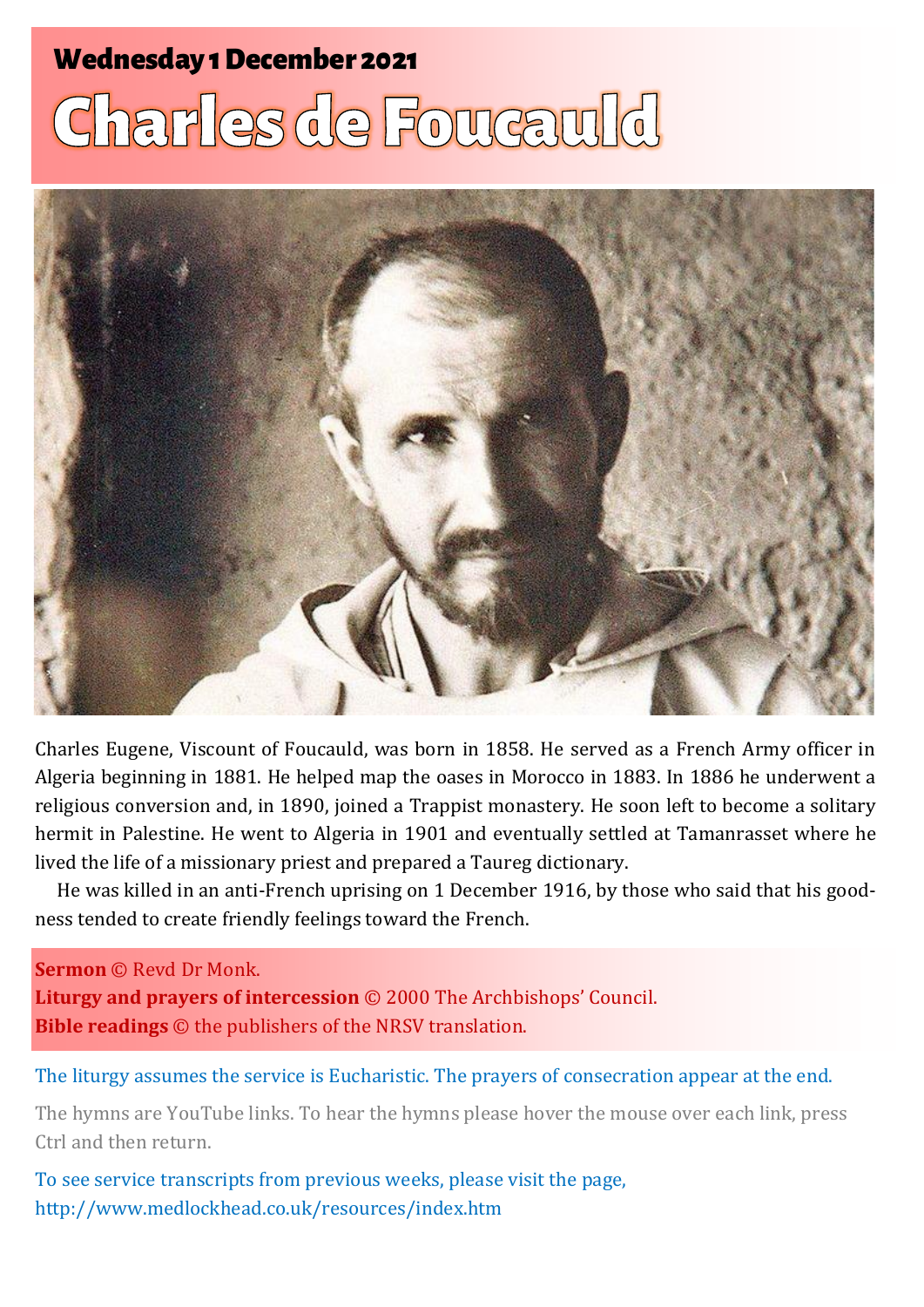#### **Introduction and welcome**

HYMN 1 **[All my hope on God is founded](https://www.youtube.com/watch?v=W3LCGh02Vew)** (click on this link to hear the hymn)

#### **The Welcome**

In the name of the Father, and of the Son, and of the Holy Spirit

All **Amen.**

The Lord be with you

All **And also with you.**

#### **The Preparation**

All **Almighty God,**

**to whom all hearts are open, all desires known, and from whom no secrets are hidden: cleanse the thoughts of our hearts by the inspiration of your Holy Spirit, that we may perfectly love you, and worthily magnify your holy name; through Christ our Lord. Amen.**

Our Lord Jesus Christ said:

The first commandment is this: 'Hear, O Israel, the Lord our God is the only Lord. You shall love the Lord your God with all your heart, with all your soul, with all your mind, and with all your strength.'

And the second is this: 'Love your neighbour as yourself.' There is no other commandment greater than these. On these two commandments hang all the law and the prophets.

#### All **Amen. Lord, have mercy.**

The saints were faithful unto death and now dwell in the heavenly kingdom for ever. As we celebrate their joy, let us bring to the Lord our sins and weaknesses, and ask for his mercy.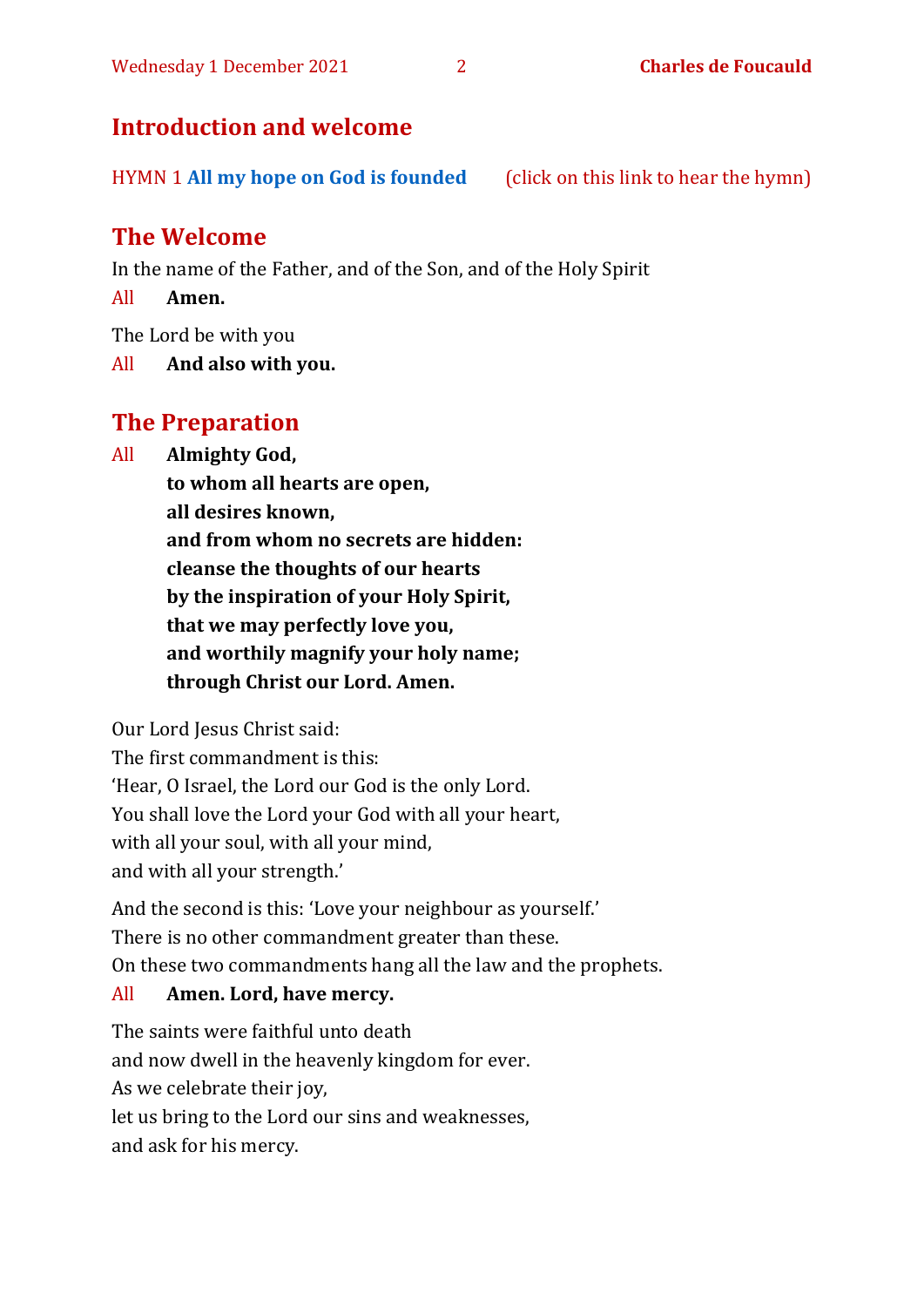All **Almighty God, our heavenly Father, we have sinned against you and against our neighbour in thought and word and deed, through negligence, through weakness, through our own deliberate fault. We are truly sorry and repent of all our sins. For the sake of your Son Jesus Christ, who died for us, forgive us all that is past and grant that we may serve you in newness of life to the glory of your name. Amen.**

Almighty God,

who forgives all who truly repent, have mercy upon you, pardon and deliver you from all your sins, confirm and strengthen you in all goodness, and keep you in life eternal; through Jesus Christ our Lord. All **Amen.**

#### **The Gloria**

This Gloria is sung to the tune of 'Cwm Rhondda'. Click **[here](about:blank)** for the tune.

All **Glory be to God in Heaven, Songs of joy and peace we bring, Thankful hearts and voices raising, To creation's Lord we sing. Lord we thank you, Lord we praise you, Glory be to God our King: Glory be to God our King. Lamb of God, who on our shoulders, Bore the load of this world's sin; Only Son of God the Father, You have brought us peace within. Lord, have mercy, Christ have mercy,**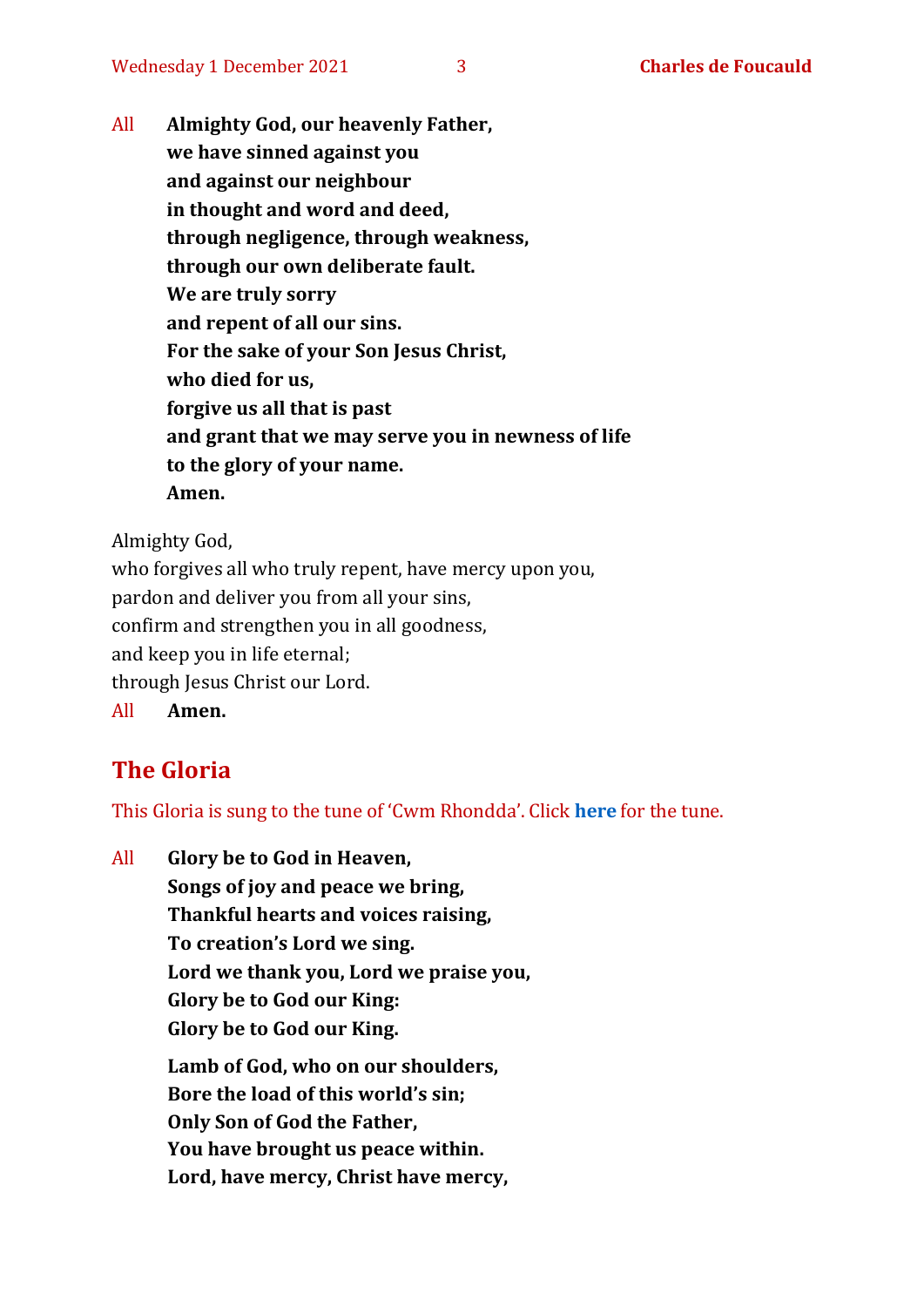**Now your glorious reign begin: Now your glorious reign begin.**

**You O Son of God are Holy, You we praise with one accord. None in heav'n or earth is like you, Only you are Christ the Lord. With the Father and the Spirit, Ever worshipped and adored: Ever worshipped and adored.**

#### **The Collect for the Charles de Foucauld**

Loving God, who restored the Christian faith of Charles de Foucauld through an encounter with Islam in North Africa and sustained him in the desert where he converted many with his witness of presence: Help us to know you wherever we find you, that with him, we may be faithful unto death; through Jesus Christ, who lives and reigns with you and the Holy Spirit, one God, now and for ever. All **Amen.**

#### **First reading**

A reading from the Book of Wisdom

For all people who were ignorant of God were foolish by nature; and they were unable from the good things that are seen to know the one who exists, nor did they recognize the artisan while paying heed to his works; but they supposed that either fire or wind or swift air, or the circle of the stars, or turbulent water, or the luminaries of heaven were the gods that rule the world.

If through delight in the beauty of these things people assumed them to be gods, let them know how much better than these is their Lord, for the author of beauty created them.

And if people were amazed at their power and working, let them perceive from them how much more powerful is the one who formed them.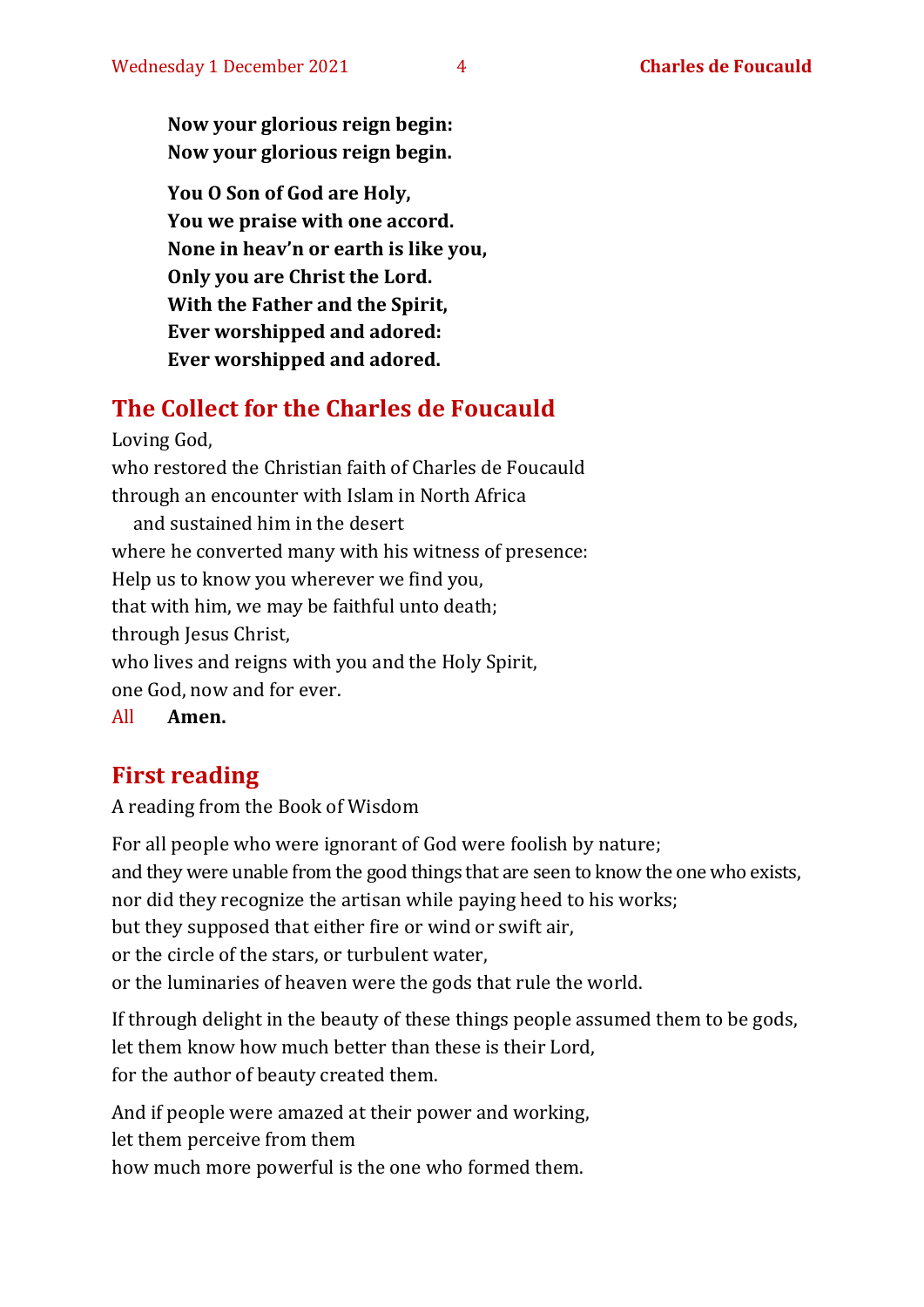For from the greatness and beauty of created things comes a corresponding perception of their Creator. *Wisdom 13:1–5*

This is the Word of the Lord

All **Thanks be to God.**

### **Second reading**

A reading from the Letter of St James

My brothers and sisters, whenever you face trials of any kind, consider it nothing but joy, because you know that the testing of your faith produces endurance; and let endurance have its full effect, so that you may be mature and complete, lacking in nothing. Blessed is anyone who endures temptation. Such a one has stood the test and will receive the crown of life that the Lord has promised to those who love him. *James 1:2–4,12*

This is the Word of the Lord All **Thanks be to God.**

HYMN 2 **[Bless the Lord my soul](https://www.youtube.com/watch?v=3IC2XWBxktk)** (please click on this link to hear the hymn)

#### **Gospel reading**

Hear the Gospel of our Lord Jesus Christ according to John

#### All **Glory to you O Lord.**

Jesus said, 'I have said these things to you in figures of speech. The hour is coming when I will no longer speak to you in figures, but will tell you plainly of the Father. On that day you will ask in my name. I do not say to you that I will ask the Father on your behalf; for the Father himself loves you, because you have loved me and have believed that I came from God. I came from the Father and have come into the world; again, I am leaving the world and am going to the Father.'

His disciples said, 'Yes, now you are speaking plainly, not in any figure of speech! Now we know that you know all things, and do not need to have anyone question you; by this we believe that you came from God.' Jesus answered them, 'Do you now believe? The hour is coming, indeed it has come, when you will be scattered, each one to his home, and you will leave me alone. Yet I am not alone because the Father is with me. I have said this to you, so that in me you may have peace. In the world you face persecution. But take courage; I have conquered the world!'

*John 16:25–33*

This is the Gospel of the Lord

All **Praise to you O Christ.**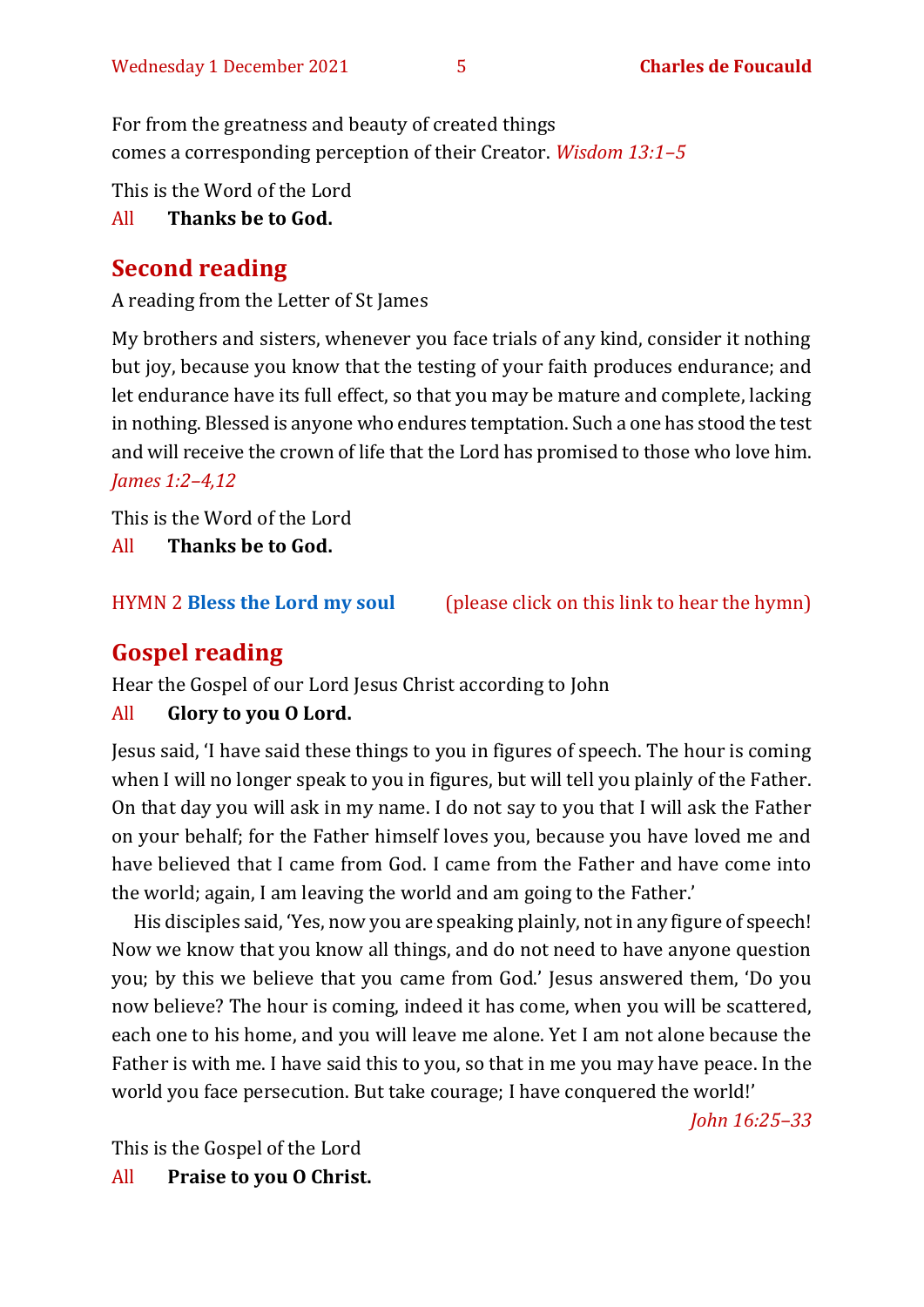#### **Sermon**

The catechism of the *Book of Common Prayer* defines a sacrament as, 'An outward and visible sign of an inward and spiritual grace, in us.' The idea is simple enough: we do something in our visible, constrained-to-be physical world. This action behaves like a signpost and points beyond itself to something that is invisible to the human eye because it occurs in the spiritual domain. That 'something' is just as real as that which occurs in the physical world. In a sense, it's more real because it has the capacity to be carried into our afterlife and become eternal.

Conceptually, a baptism is possibly the simplest of the sacraments. During a baptism service, someone (maybe a priest) pours water over a person's skin. That's the 'outward and visible' part. The water symbolically washes the skin in an action that mimics the spiritual process the ceremony is intended to enact—the 'inward and spiritual part.'. The washing points beyond itself and says the person is cleansed in a spiritual sense. That cleansing is so radical that the liturgy talks of 'new life' and 'new birth.' It's the precondition for God to enter that person's soul.

The Church recognises other sacraments. For example, we consume bread and wine in the Eucharist. This intake points beyond itself and tells us that we are doing something that is spiritually nourishing. The act of consuming and the result have this in common: they both describe feeding, first physical and then spiritual.

But there are other sacraments. Holy Church talks of marriage, ordination, confession, extreme unction, and so on. A great many others have been suggested. For example, the seventeenth-century French spiritual writer de Caussade coined the term 'the sacrament of the present moment.' By this phrase, he meant that any act of waiting for something can be dedicated to God and becomes a resting in Him.

Every act of Christian love has the capacity to be a sacrament. Scripture insists that God is love. That idea is stated most explicitly in 1 John 4 but it permeates everything. Acts of love are visible because love is a doing word, an outrageously potent verb that is acted out in our physical world. Love can be seen—it's outward and visible. But that act of love also helps instil something of God who, remember, is love. God is the power that motivates and achieves the act of love. Any act motivated by love has therefore pointed beyond itself to tell something of God.

The dual command to love God and love our neighbour encapsulates the concept of love as a Christian sacrament. Loving our neighbour is the outward and visible sign of the inward and spiritual love of a God who is love.

This concept is illustrated most clearly in a parable recounted in Matthew's Gospel. There, Jesus tell a parable about judgement that sometimes call 'the parable of the sheep and goats'. The important kernel of the parable's message is that when we act lovingly in response to human need, we actually do it for Jesus. As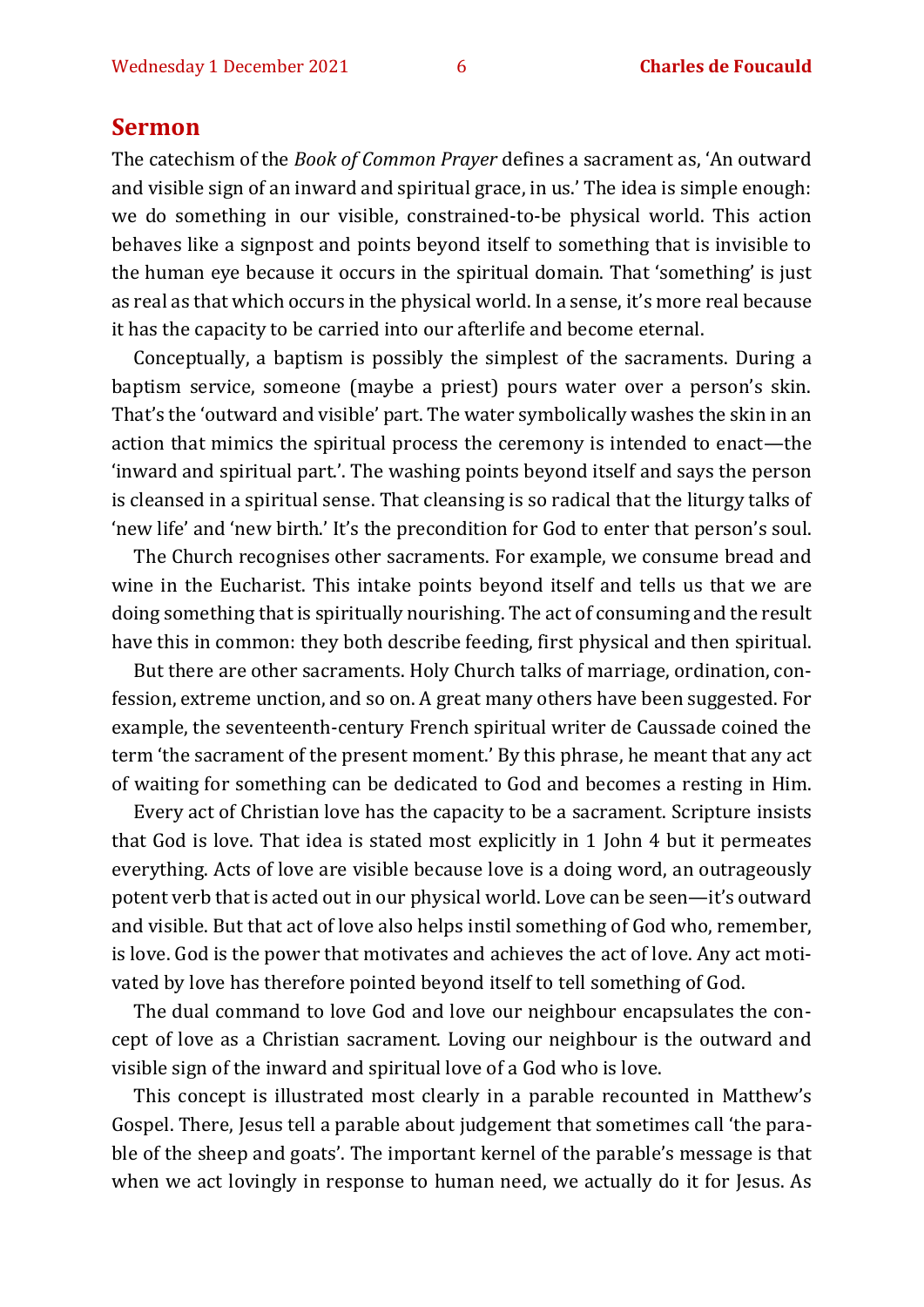Jesus says at the 'punchline' of the story, 'That which you did for the least of these, you did it for me' (Matthew 25:40).

Viewed sacramentally, then, love becomes motive and motive illustrates love. They entangle in a ravishing and interconnected case of cause and effect. We love because He first loved us (1 John 4:19) and we love because He commands us to (John 13:34 and Matthew 22:37–40).

The so-called 'de Foucauld movement' involves a person living in the midst of a local community. It could be Oldham. They seek to love their neighbour as they love themselves. They seek to share the love of God and show God by that love. This form of life is evangelistic but it does not involve preaching. Rather, it follows Francis of Assisi's idea of 'Preaching but only using words if absolutely necessary.'

This way of living is powerful. And it works because a great many people want to believe in God. They want to see him but often look in all the wrong places. They therefore need the sacrament of love. They need disciples like us to love them in a Christlike way. When we do so, our love is clearly visible but, God is at work below the person's 'spiritual radar' and enters and heals and cleanses and nourishes and, yes, loves them. Perhaps, to paraphrase the *Book of Common Prayer*, 'Love is an outward and spiritual sign of His inward and spiritual love in us.'

#### **The Creed**

Do you believe and trust in God the Father, the source of all being and life, the one for whom we exist?

#### All **We believe and trust in him.**

Do you believe and trust in God the Son, who took our human nature, died for us and rose again?

#### All **We believe and trust in him.**

Do you believe and trust in God the Holy Spirit, who gives life to the people of God and makes Christ known in the world?

#### All **We believe and trust in him.**

This is the faith of the Church.

#### All **This is our faith.**

**We believe and trust in one God, Father, Son and Holy Spirit. Amen.**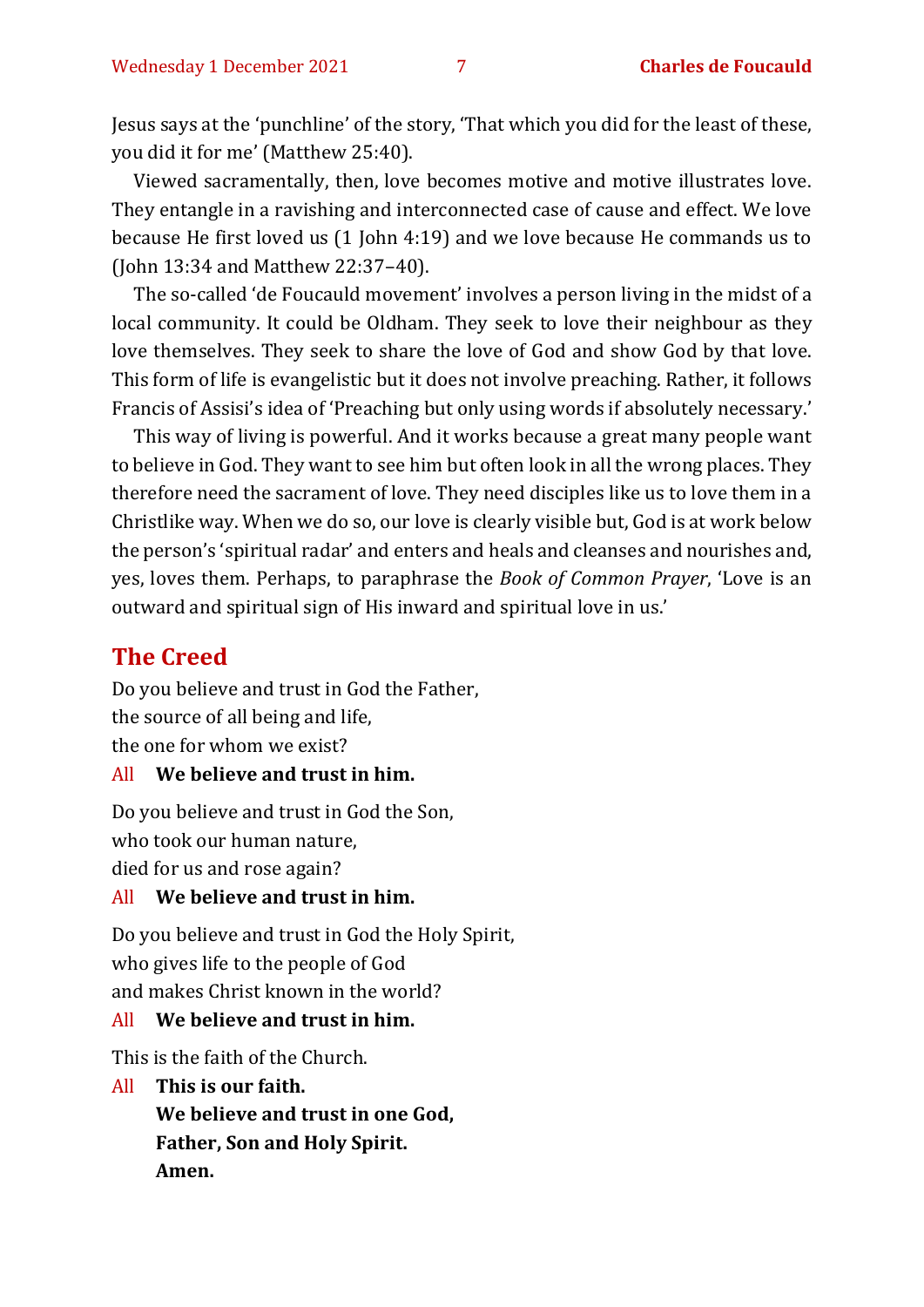#### **Prayers of intercession**

We pray for strength to follow Jesus. Saviour, we hear your call.

#### All **Help us to follow.**

Jesus said: 'Whoever wishes to be great among you must be your servant.' Saviour, we hear your call.

#### All **Help us to follow.**

Jesus said: 'Unless you change and become humble like little children, you can never enter the kingdom of heaven.' Saviour, we hear your call.

#### All **Help us to follow.**

Jesus said: 'Happy are the humble; they will receive what God has promised.' Saviour, we hear your call.

#### All **Help us to follow.**

Jesus said: 'Be merciful as your Father is merciful; love your enemies and do good to them.' Saviour, we hear your call.

#### All **Help us to follow.**

Jesus said: 'Love one another, as I love you; there is no greater love than this, to lay down your life for your friends.' Saviour, we hear your call.

#### All **Help us to follow.**

Jesus said: 'Go to people everywhere and make them my disciples, and I will be with you always, to the end of time.' Saviour, we hear your call.

#### All **Help us to follow.**

Merciful Father,

All **accept these prayers for the sake of your Son, our Saviour Jesus Christ. Amen.**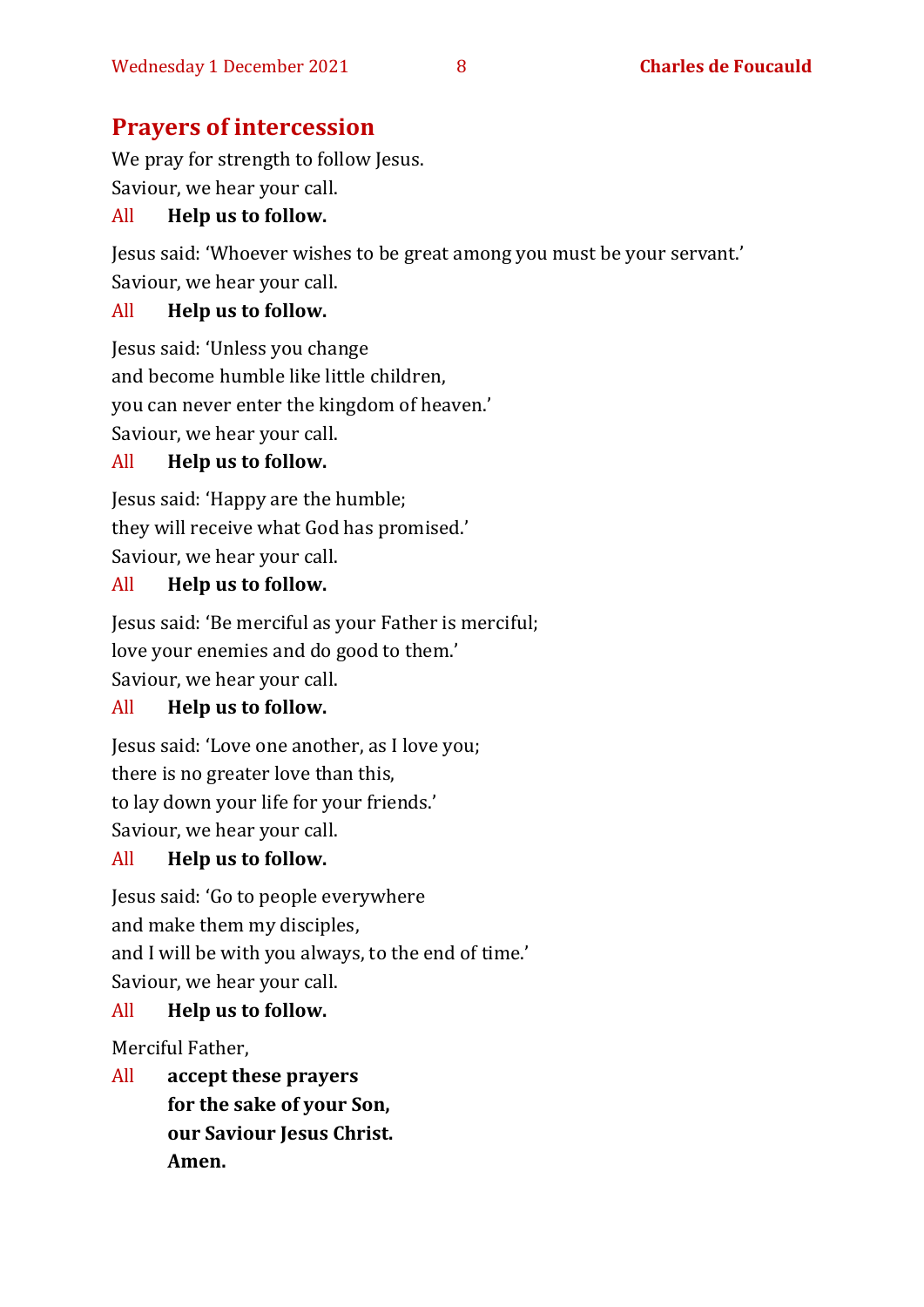#### **The peace**

Once we were far off,

but now in union with Christ Jesus we have been brought near through the shedding of Christ's blood,

for he is our peace.

The peace of the Lord be always with you,

All **And also with you.**

HYMN 3 **[And can it be?](https://www.youtube.com/watch?v=uzDes9IVdzg)** (please click on this link to hear the hymn)

The liturgy of the Communion Service appears below

## The Dismissal

May Christ who makes saints of sinners, who has transformed those we remember today, raise and strengthen you that you may transform the world; and the blessing of God the Almighty: Father, Son, and Holy Spirit, be with you now and remain with you always. All **Amen.**

HYMN 4 **[Christ triumphant](https://youtu.be/N5Xz9V-6JPA)** (please click on this link to hear the hymn)

Go in peace to love and serve the Lord.

All **In the name of Christ. Amen.**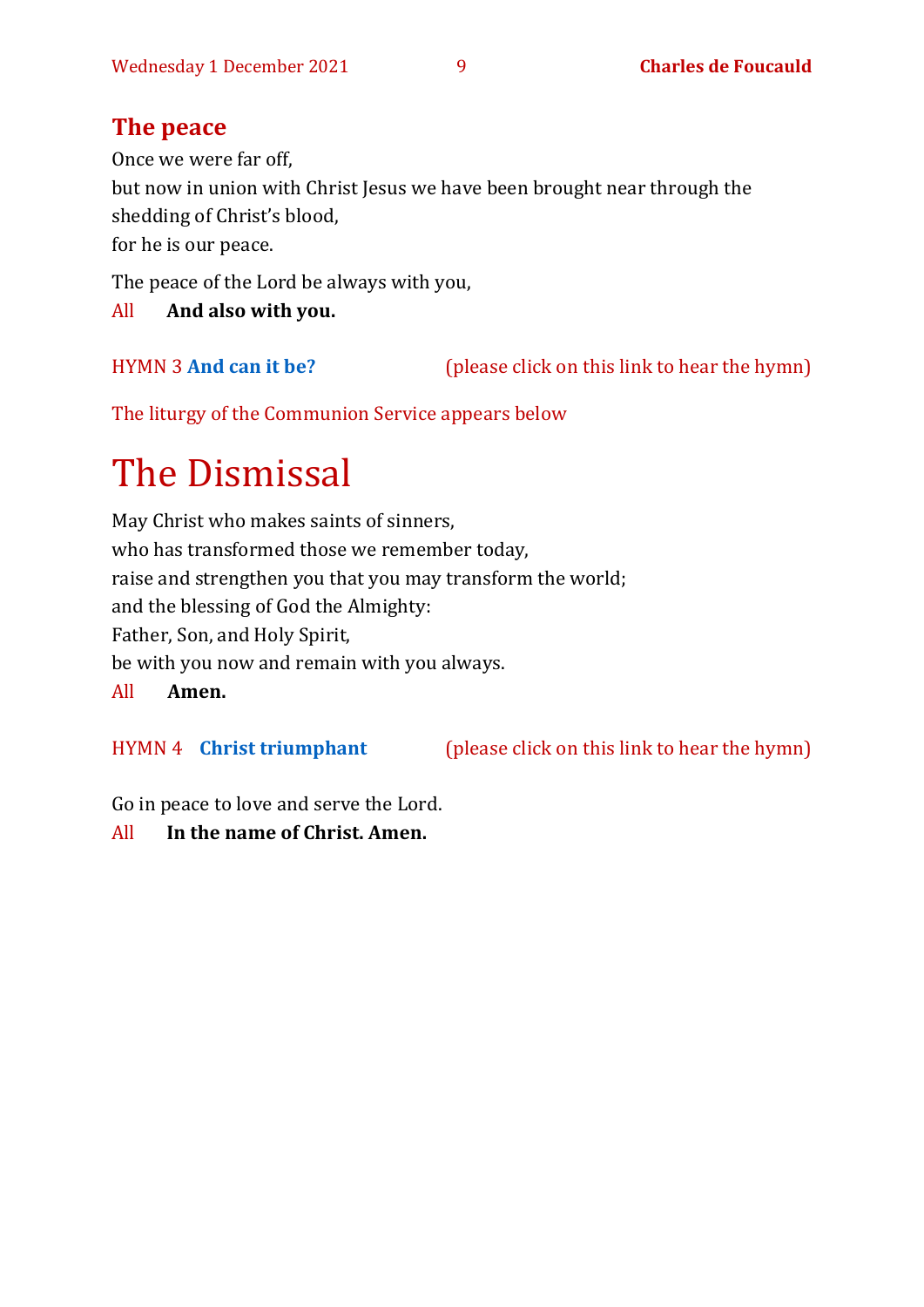## The Liturgy of the Sacrament

### Eucharistic Prayer (prayer E)

The Lord be with you

#### All **and also with you.**

Lift up your hearts.

#### All **We lift them to the Lord.**

Let us give thanks to the Lord our God.

#### All **It is right to give thanks and praise.**

It is indeed right and good,

our duty and our salvation,

always and everywhere to give you thanks,

holy Father, almighty and eternal God.

For following the example of your Son, our Saviour Jesus Christ,

your holy martyr Charles de Foucauld shed his blood for the glory of your name.

His death reveals your power made perfect in our human frailty.

You choose the weak and make them strong

in bearing witness to you

through Jesus Christ our Lord.

With joyful hearts we echo on earth

the song of the angels in heaven

as they praise your glory without end:

All **Holy, holy, holy Lord, God of power and might, heaven and earth are full of your glory. Hosanna in the highest. Blessed is he who comes in the name of the Lord. Hosanna in the highest.**

We praise and bless you, loving Father, through Jesus Christ, our Lord; and as we obey his command, send your Holy Spirit, that broken bread and wine outpoured may be for us the body and blood of your dear Son.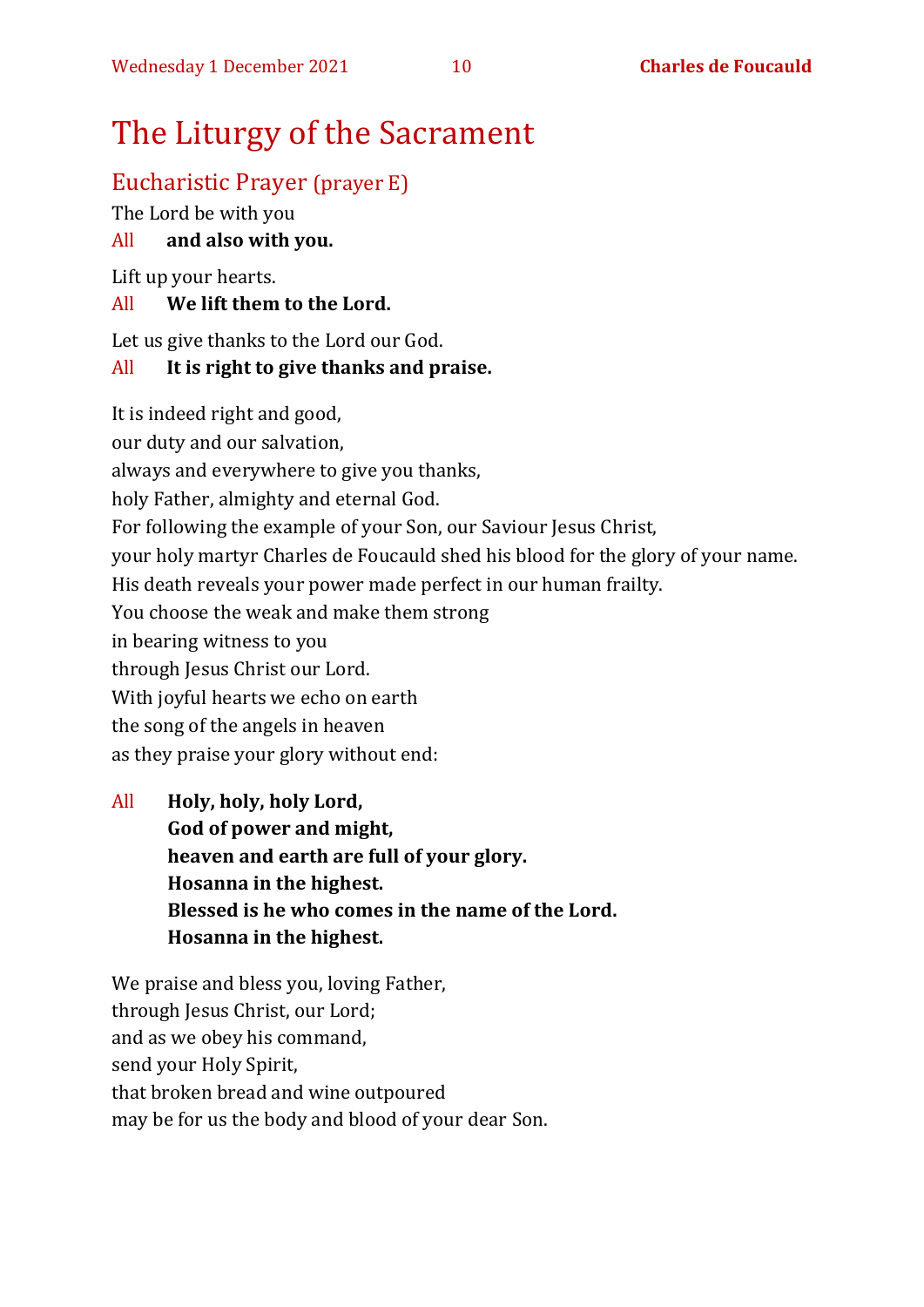On the night before he died he had supper with his friends and, taking bread, he praised you. He broke the bread, gave it to them and said: Take, eat; this is my body which is given for you; do this in remembrance of me.

When supper was ended he took the cup of wine. Again he praised you, gave it to them and said: Drink this, all of you; this is my blood of the new covenant, which is shed for you and for many for the forgiveness of sins. Do this, as often as you drink it, in remembrance of me.

So, Father, we remember all that Jesus did, in him we plead with confidence his sacrifice made once for all upon the cross.

Bringing before you the bread of life and cup of salvation, we proclaim his death and resurrection until he comes in glory.

Great is the mystery of faith:

All **Christ has died. Christ is risen. Christ will come again.**

Lord of all life, help us to work together for that day when your kingdom comes and justice and mercy will be seen in all the earth.

Look with favour on your people, gather us in your loving arms and bring us with Charles de Foucauld and all the saints to feast at your table in heaven.

Through Christ, and with Christ, and in Christ, in the unity of the Holy Spirit, all honour and glory are yours, O loving Father, for ever and ever.

All **Amen.**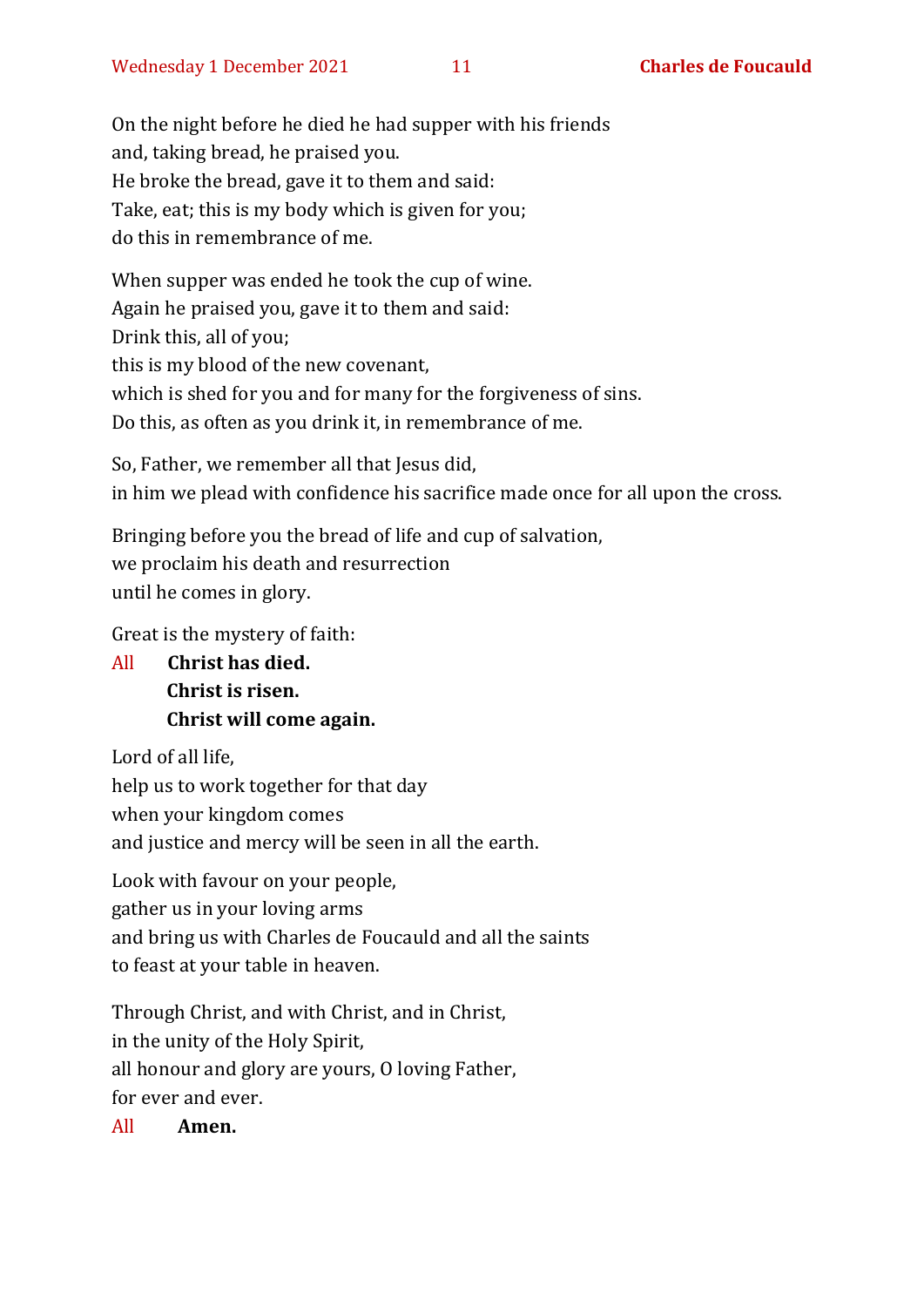#### The Lord's Prayer

As our Saviour taught us, so we pray

All **Our Father in heaven, hallowed be your name, your kingdom come, your will be done, on earth as in heaven. Give us today our daily bread. Forgive us our sins as we forgive those who sin against us. Lead us not into temptation but deliver us from evil. For the kingdom, the power,** 

**and the glory are yours now and for ever. Amen.**

#### Breaking of the Bread

We break this bread to share in the body of Christ.

- All **Though we are many, we are one body, because we all share in one bread.**
- All **Lamb of God,**

**you take away the sin of the world, have mercy on us.**

**Lamb of God, you take away the sin of the world, have mercy on us.**

**Lamb of God, you take away the sin of the world, grant us peace.**

Draw near with faith. Receive the body of our Lord Jesus Christ which he gave for you, and his blood which he shed for you. Eat and drink in remembrance that he died for you, and feed on him in your hearts by faith with thanksgiving.